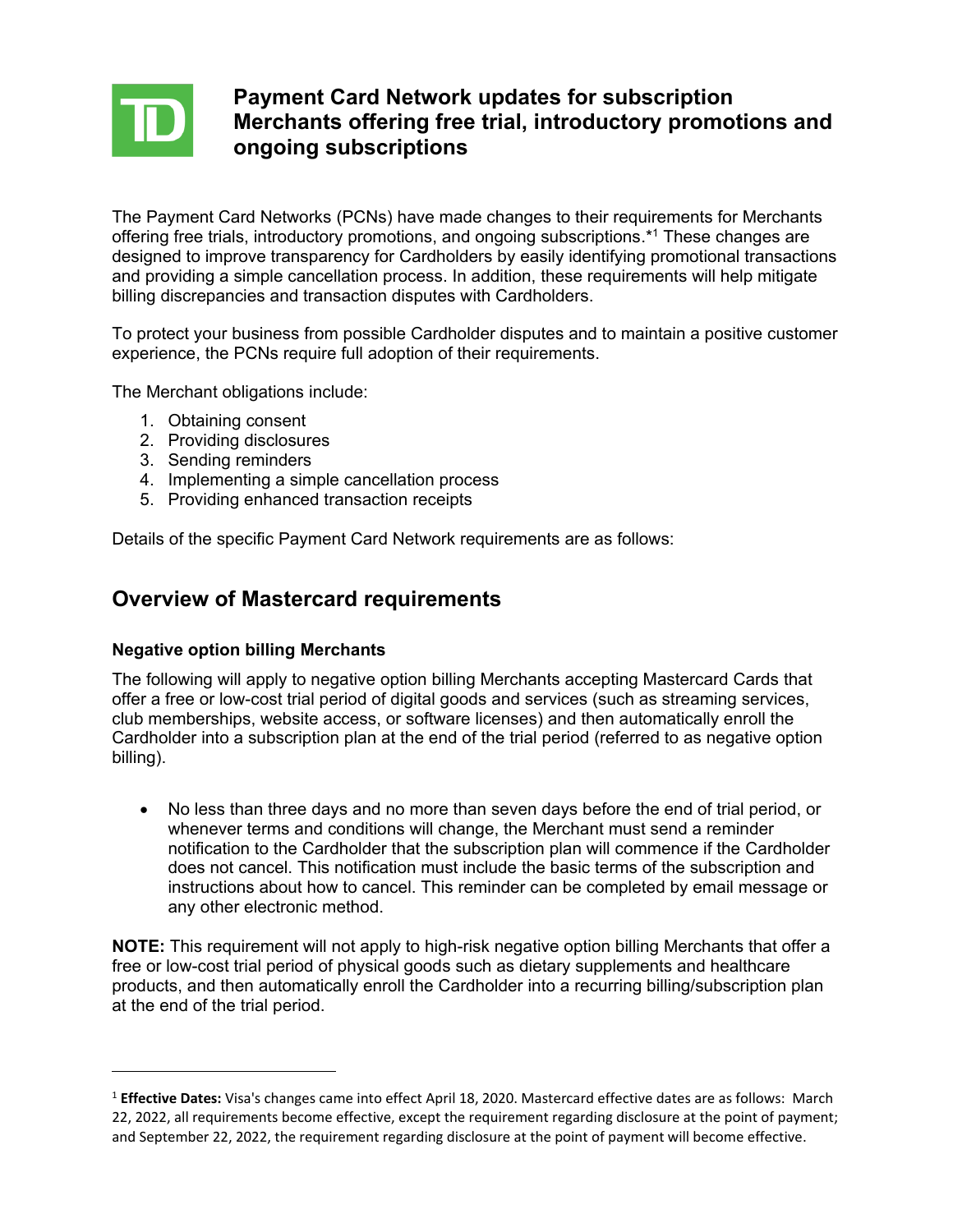#### **All subscription Merchants**

The following requirements will apply for all subscription Merchants accepting Mastercard Cards:

- Merchants must clearly disclose the basic terms of the subscription at the point of payment and capture the Cardholder's affirmative acceptance of such terms. The disclosure must include the price that will be billed and the frequency of the billing (e.g. "You will be billed USD 9.95 per month until you cancel the subscription."). Merchants that utilize a negative option billing model must also disclose the terms of the trial, including any initial charges, the length of the trial period, and the price and frequency of the subsequent subscription (e.g. "You will be billed USD 2.99 today for a 30-day trial. Once the trial ends, you will be billed USD 19.99 each month thereafter until you cancel.").
	- $\circ$  For electronic commerce (e-commerce) Merchants, the point of payment includes the screen where Cardholders enter their card credentials and any screens that show a summary of the order (such as a shopping cart) before it is submitted for authorization by the Cardholder.
	- $\circ$  Providing a link to another page that contains this information (such as a terms and conditions page), or otherwise requiring the Cardholder to expand a message box or scroll down the page to see the terms, will not satisfy this requirement.
- Merchants must send a confirmation by email message or by any other electronic method at the time of enrollment in a subscription/recurring billing plan that provides the terms of the subscription, including the terms of a trial period when applicable, and clear instructions about how to cancel the subscription.
- Merchants must send a receipt by email message or by any other electronic method after every billing that includes clear instructions for how to cancel the subscription.
- Merchants must provide an online or electronic cancellation method (like unsubscribing from email messages or any other electronic method).
- For any subscription/recurring payment plan that bills a Cardholder less frequently than every six months (180 days), the Merchant must send a notification no less than three days and no more than seven days before the billing date that includes the terms of the subscription and instructions about how a Cardholder may cancel the subscription.

# **Overview of Visa requirements**

The following requirements apply to Merchants accepting Visa Cards selling both physical and digital goods and services who offer free trials or discounted introductory offers as part of a subscription ("recurring") service:

#### **Express consent**

At the time of enrollment, Merchants must require the Cardholder to expressly consent to entering an ongoing subscription service for recurring payments.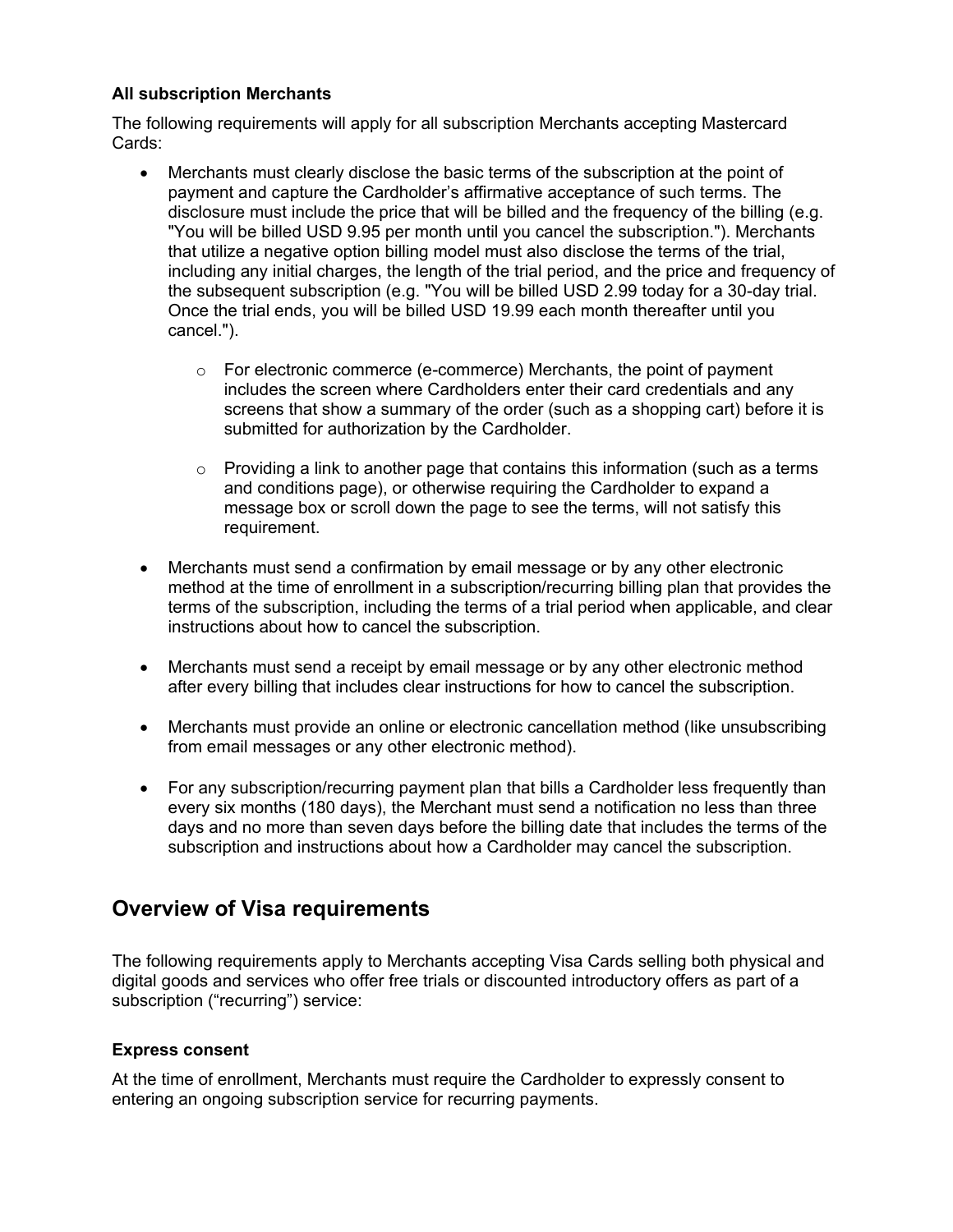### **Enhanced notification**

At the time of enrollment, Merchants must provide a copy (e.g. email or SMS/text, or other delivery method, if agreed with the Cardholder) of the terms and conditions of the subscription service to the Cardholder, even if no amount was due at the time. This must include:

- Confirmation that the Cardholder has agreed to a subscription, unless the Cardholder cancels
- The start date of the subscription
- Details of the goods/services
- Ongoing transaction amount and billing frequency/date
- Link or other simple mechanism to enable the Cardholder to easily cancel any subsequent transactions online

Merchants must also send a reminder notification (e.g. email or SMS/text) including a link to online cancellation policy at least seven (7) days before initiating a recurring transaction if:

- A trial period, introductory offer, or promotional period is about to expire
- The nature of the recurring agreement has changed (e.g. the price or billing period)

### **Explicit transaction receipts**

Merchants must disclose the following on transaction receipts:

- Length of any trial period, introductory offer, or promotional period, including clear disclosure that the Cardholder will be charged unless the Cardholder takes steps to cancel any subsequent transactions
- Transaction amount and date for the initial transaction (even if no amount is due) and for subsequent recurring transactions
- A link or other simple mechanism to enable the Cardholder to easily cancel any subsequent transactions online

#### **Statement descriptor (OPTIONAL)**

An additional descriptor indicating a trial period-related transaction will be required in the Merchant Name field of the Clearing Record for the first transaction at the end of a trial period.

This descriptor (e.g. "trial," "trial period," "free trial") will then appear on Cardholder statements, online banking, mobile apps, and SMS/text alerts, in the same way discretionary, additional invoice/order numbers appear for electronic commerce transactions.

#### **Easier cancellation**

Merchants must provide an easy way to cancel the subscription or payment method online, regardless of how the Cardholder initially interacted with the Merchant (for example, a pop-up store in a shopping mall, door-to-door sales, or a TV/Radio ad).

#### **Expanded dispute rights**

The existing dispute condition of "Misrepresentation" has been expanded, specifically for transactions where merchandise or digital goods have been purchased (i) through a trial period or (ii) as a one-off purchase, and the Cardholder was not clearly advised of further billing after the purchase date.